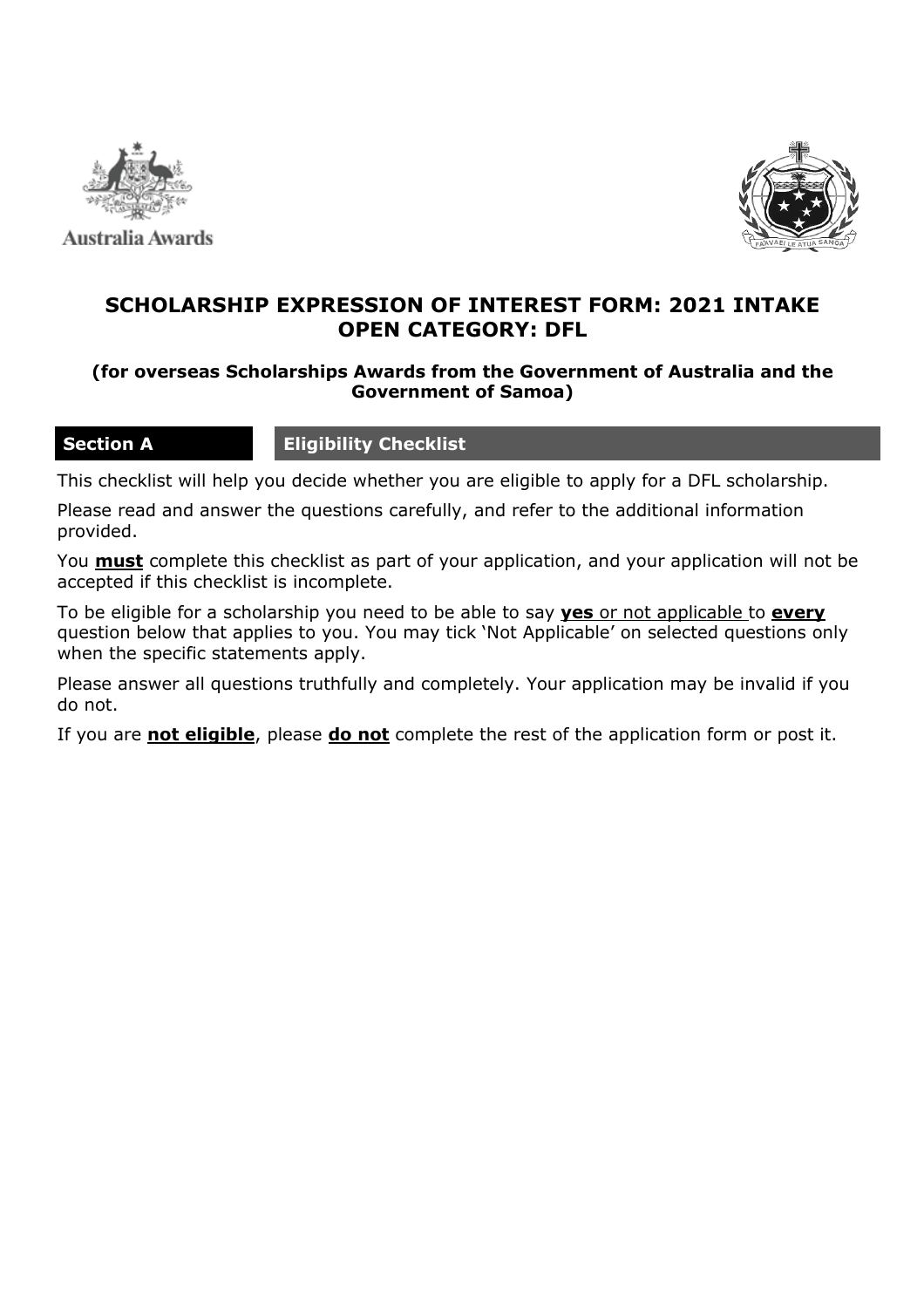|                |                                                                                                           | <b>Yes</b> | <b>No</b> | <b>Not</b><br><b>Applicable</b> |
|----------------|-----------------------------------------------------------------------------------------------------------|------------|-----------|---------------------------------|
|                |                                                                                                           |            |           |                                 |
| ${\bf A1}$     | I am currently living in Samoa                                                                            |            |           |                                 |
| A <sub>2</sub> | I am a citizen of Samoa                                                                                   |            |           |                                 |
|                |                                                                                                           |            |           |                                 |
| A3             | I have been living in Samoa for at least the last two<br>years                                            |            |           |                                 |
|                | $\circled{\scriptstyle 1}$<br>Tick 'Not Applicable' if you are:<br>• a member of the diplomatic corps; OR |            |           |                                 |

|  |  | • a dependent of a member of the diplomatic corps. |  |  |  |  |  |
|--|--|----------------------------------------------------|--|--|--|--|--|
|--|--|----------------------------------------------------|--|--|--|--|--|

|           |                                                                                                                                        | <b>Yes</b> | <b>No</b> | <b>Not</b><br><b>Applicable</b> |
|-----------|----------------------------------------------------------------------------------------------------------------------------------------|------------|-----------|---------------------------------|
| Α4        | I confirm that I am not currently serving in the military                                                                              | П          |           |                                 |
| <b>A5</b> | I want to study via Distance and Flexible Learning<br>(DFL)                                                                            |            |           |                                 |
|           |                                                                                                                                        |            |           |                                 |
| A6        | I expect to meet the academic entry requirement<br>(including English language ability) to get into my<br>preferred programme of study | l I        |           |                                 |
| <b>A7</b> | I confirm I have <b>not</b> been terminated from a<br>scholarship because of poor academic performance or<br>personal conduct.         | ΙI         |           |                                 |
|           | If NO; please state what year you were terminated and<br>your sponsor:                                                                 |            |           |                                 |
|           |                                                                                                                                        |            |           |                                 |
| A8        | I can demonstrate that the study I want to undertake<br>will enable me to contribute to the sustainable<br>development of Samoa        |            |           |                                 |
|           |                                                                                                                                        |            |           |                                 |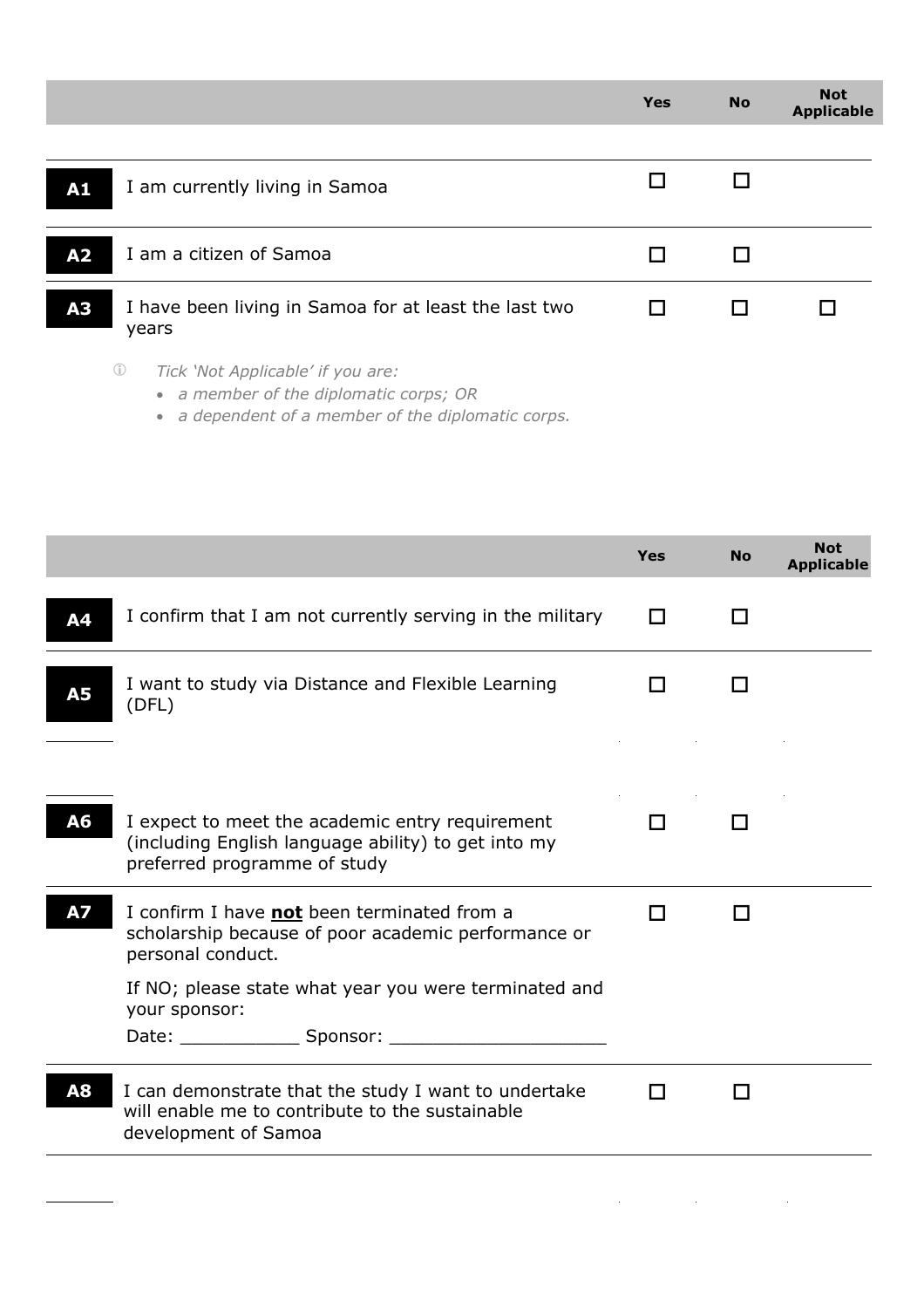| A <sub>9</sub> | Are u currently under a bond arrangement                         |  |  |
|----------------|------------------------------------------------------------------|--|--|
|                | If yes, please give details of the bonding arrangement           |  |  |
|                |                                                                  |  |  |
| A10            | Do you hold Samoan Citizenship                                   |  |  |
| A11            | Do you hold any other Citizenship or PR                          |  |  |
|                | If Yes please state what country                                 |  |  |
| A12            | I have at least two years of work experience in a relevant area. |  |  |
|                |                                                                  |  |  |

| Section B |           | <b>Declaration</b> |
|-----------|-----------|--------------------|
| <b>B1</b> | Full name |                    |

I declare that the information contained on this form and all my correspondence is correct in every detail. I understand that the Governments of Australia and Samoa reserve the right to confirm the accuracy of the information in this application and any subsequent applications with the Governments of Australia and Samoa or any other authorities and that incorrect statements may result in me being declared ineligible for a Scholarship Award.

| <b>B2</b>        | Signature                 | Date      |                                                                                                                                                                                                                               |
|------------------|---------------------------|-----------|-------------------------------------------------------------------------------------------------------------------------------------------------------------------------------------------------------------------------------|
|                  |                           |           |                                                                                                                                                                                                                               |
|                  |                           |           |                                                                                                                                                                                                                               |
|                  |                           |           |                                                                                                                                                                                                                               |
| <b>Section C</b> | <b>Personal Details</b>   |           |                                                                                                                                                                                                                               |
| C1               | First/Given Name/s        | C6        | Gender                                                                                                                                                                                                                        |
|                  |                           |           | $\Box$ Male $\Box$ Female $\Box$ Other                                                                                                                                                                                        |
| C <sub>2</sub>   | Preferred Name (optional) | <b>C7</b> | How old will you be on 31 Jan<br>2021                                                                                                                                                                                         |
|                  |                           |           | Date of birth: The control of the control of the control of the control of the control of the control of the control of the control of the control of the control of the control of the control of the control of the control |